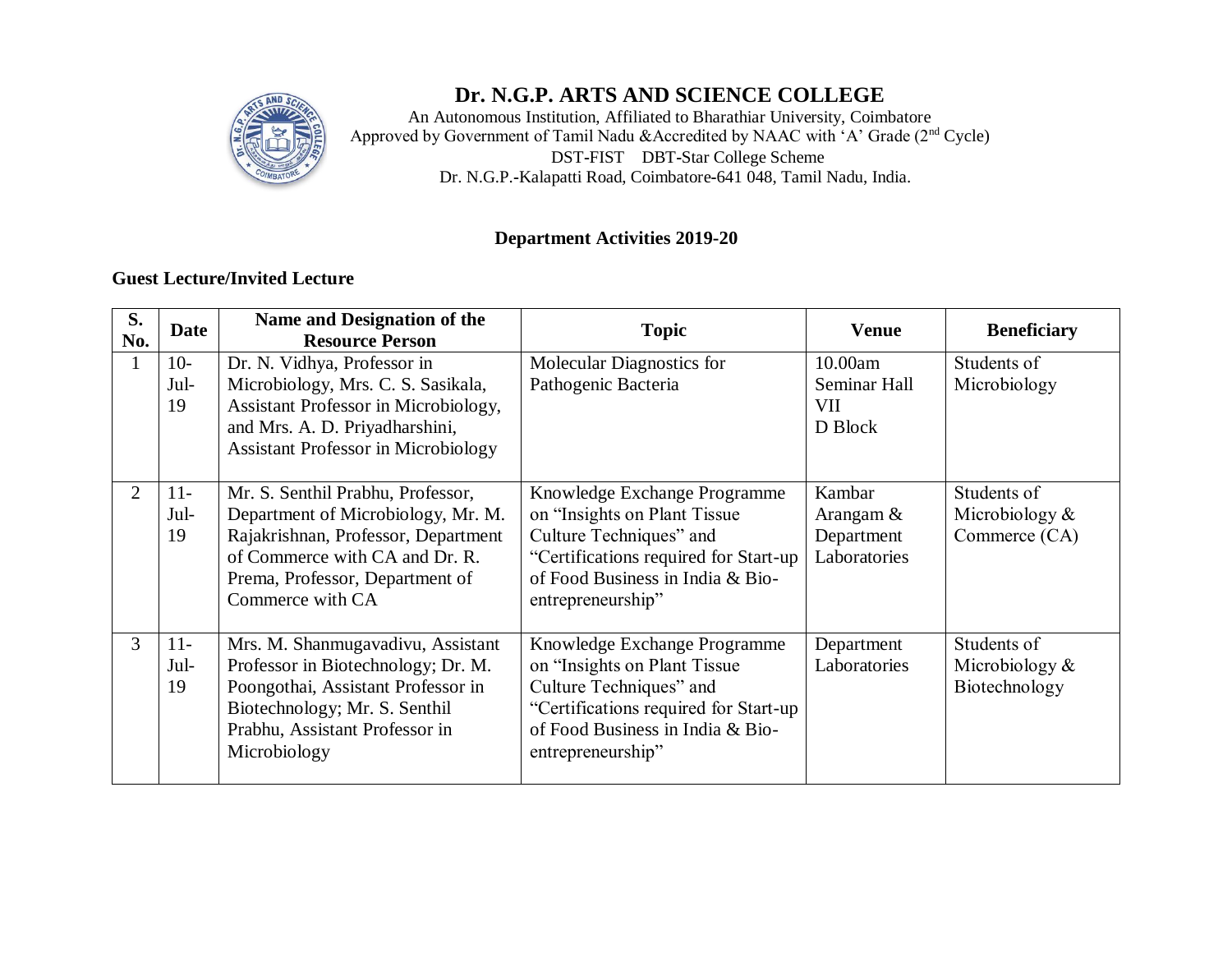| $\overline{4}$ | $22 -$<br>Jun-<br>19 | Ms. Mahalakshmi, Alumni (2014 -<br>2019), Amway India Ltd, Madurai.                                           | Alumni student interaction                                                                                                             | <b>UG Lab</b>                                      | III B.Sc., Students                              |
|----------------|----------------------|---------------------------------------------------------------------------------------------------------------|----------------------------------------------------------------------------------------------------------------------------------------|----------------------------------------------------|--------------------------------------------------|
| 5 <sup>5</sup> | $19-$<br>Jul-<br>19  | Dr. J. Devakumar, and Dr. R.<br>Mahenthiran                                                                   | Isolation and Identification of<br><b>Bioactive Compounds from</b><br>Natural Resources" and "ELISA<br>Techniques                      | Seminar Hall<br><b>VII</b><br>D Block              | All students of<br>Microbiology                  |
| 6              | $27 -$<br>Jul-<br>19 | Dr. B. Anandkumar, Scientist, Indira<br>Gandhi Centre for Atomic Research,<br>Kalpakkam, Chennai              | Biofilms and its control $-$ with<br>Molecular Biology and<br><b>Bioinformatics Tools</b>                                              | <b>West Seminar</b><br>Hall, IT<br><b>Building</b> | All students of<br>Microbiology                  |
| $\overline{7}$ | $28 -$<br>Aug-<br>19 | Dr. A. M. Ramachandran, Dept of<br>Microbiology                                                               | One day knowledge exchange<br>programme                                                                                                | Seminar Hall<br><b>VII</b><br>D Block              | All students of<br>Microbiology                  |
| 8              | $28 -$<br>Aug-<br>19 | Dr. J. Devakumar, Dept of<br>Microbiology                                                                     | One day knowledge exchange<br>programme                                                                                                | Seminar Hall<br><b>VII</b><br>D Block              | All students of<br>Microbiology                  |
| 9              | $28 -$<br>Aug-<br>19 | Dr. R. Rajesh Kanna, Dept of IT                                                                               | One day knowledge exchange<br>programme                                                                                                | Seminar Hall<br><b>VII</b><br>D Block              | All students of<br>Microbiology                  |
| 10             | $28 -$<br>Aug-<br>19 | Dr. K. Geetha, Dept of IT                                                                                     | One day knowledge exchange<br>programme                                                                                                | Seminar Hall<br><b>VII</b><br>D Block              | All students of<br>Microbiology                  |
| 11             | $28 -$<br>Aug-<br>19 | Dr. V. Vinodhini, Dept of IT                                                                                  | One day knowledge exchange<br>programme                                                                                                | Seminar Hall<br><b>VII</b><br>D Block              | All students of<br>Microbiology                  |
| 12             | $04 -$<br>Sep-<br>19 | Dr. Anand Anbarasu, Professor,<br>Department of Biotechnology,<br>Vellore Institute of Technology,<br>Vellore | <b>Emergence of Antibiotic</b><br>Resistance and Scope of<br>Bioinformatics Approaches to<br>Understand the Mechanism of<br>Resistance | Seminar Hall-<br><b>VII</b>                        | students of the<br>department of<br>Microbiology |
| 13             | $05 -$<br>Sep-<br>19 | Dr. M. Arun, Assistant Professor,<br>Department of Biotechnology,<br><b>Bharathiar University</b>             | Plant Cell Culture Systems and<br>Applications                                                                                         | $\overline{\text{Seminar Hall}}$ -<br><b>VII</b>   | students of the<br>department of<br>Microbiology |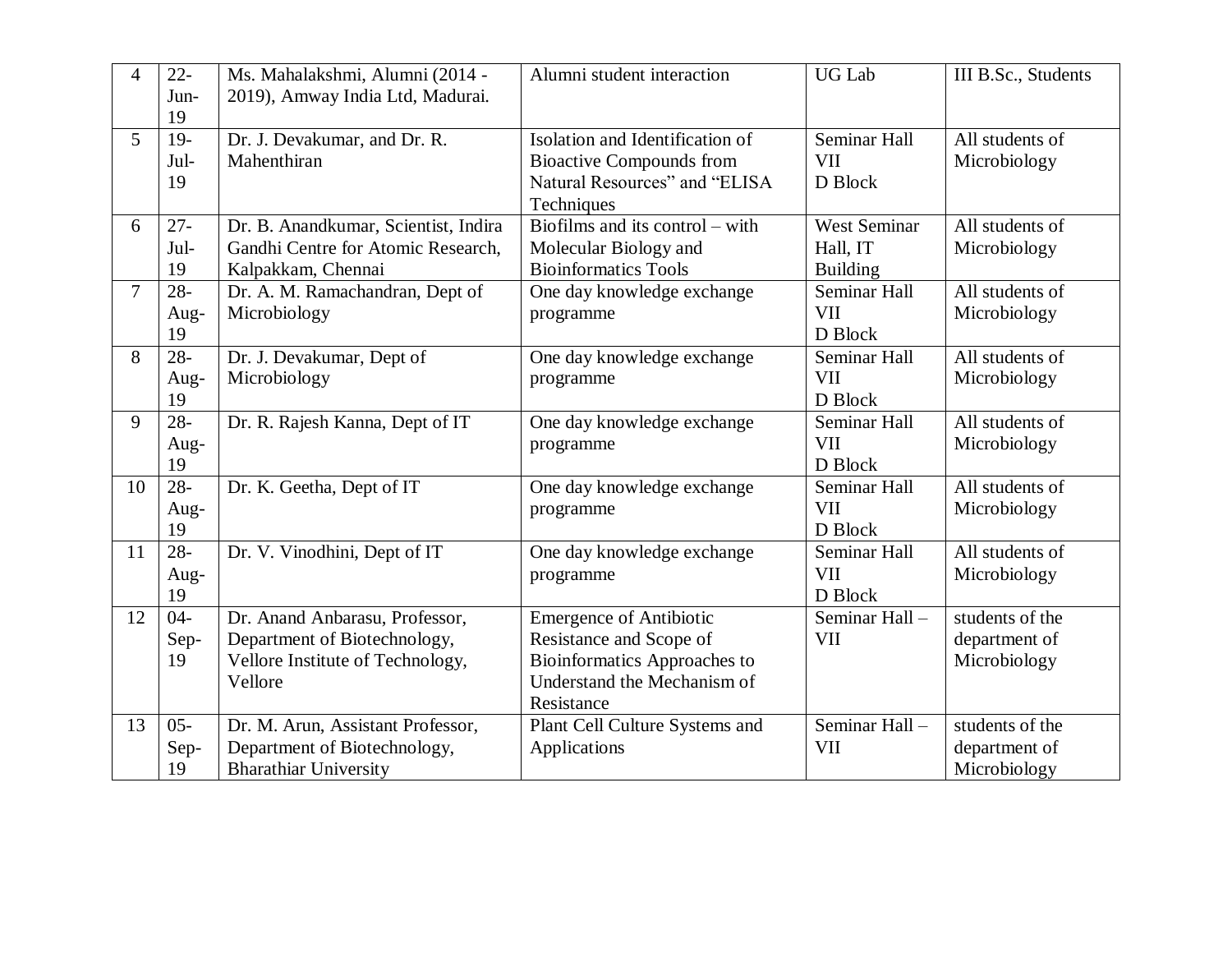| 14 | $02 -$ | Dr. S. Karthik Sundaram, Assistant    | Pollution – Time for Restoration  | Seminar Hall    | students of the      |
|----|--------|---------------------------------------|-----------------------------------|-----------------|----------------------|
|    | Dec-   | Professor, Department of              |                                   | VI, D-Block     | department of        |
|    | 19     | Microbiology                          |                                   |                 | Microbiology         |
| 15 | $18-$  | Dr. Kaushik Rajaram, Assistant        | <b>Invitro Display Techniques</b> | Seminar Hall    | students of the      |
|    | Dec-   | Professor, Department of              |                                   | VI, D-Block     | department of        |
|    | 19     | Microbiology, Central University of   |                                   |                 | Microbiology         |
|    |        | Tamil Nadu, Thiruvarur                |                                   |                 |                      |
| 16 | $25 -$ | Dr. N. Vijayakanth, Research          | Protein Based Diagnostics and its | Seminar Hall II | students of the      |
|    | Jan-   | Associate, ICAR-National Research     | application in Plant Virus        |                 | department of        |
|    | 20     | Centre for Banana, Tiruchirappalli    | Diagnosis                         |                 | Microbiology         |
| 17 | $15 -$ | Dr. S. K. Lakshmi Priya, Dentist,     | Teeny Folks: Friends or Foes?     | Seminar Hall    | All the students and |
|    | Feb-   | Hope College, Coimbatore              |                                   | VI              | staff members of the |
|    | 20     |                                       |                                   |                 | Department of        |
|    |        |                                       |                                   |                 | Microbiology         |
| 18 | $24 -$ | Dr. G. Durairaj, Director - Technical | Current Trends in Immunotherapy   | Seminar Hall    | All the students and |
|    | Feb-   | & Business Development, Cell Creep    |                                   | <b>VII</b>      | staff members of the |
|    | 20     | Biotech, Bengaluru                    |                                   |                 | department           |

# **Seminar /Workshop Conferences organized\***

| S.<br>No | <b>Date</b>  | Nature of the<br>Event | <b>Number of</b><br><b>External</b> | Title of the Event    | Name &<br><b>Designation of</b> | Name &<br><b>Affiliatio</b> | <b>Fundin</b><br>g | <b>Total</b><br><b>Fundin</b> |
|----------|--------------|------------------------|-------------------------------------|-----------------------|---------------------------------|-----------------------------|--------------------|-------------------------------|
|          |              | (Conference/           | <b>Participants</b>                 |                       | the Speakers                    | n Chair                     | <b>Agency</b>      | g                             |
|          |              | Seminar/Worksho        |                                     |                       |                                 | $\boldsymbol{\&}$           |                    |                               |
|          |              | $\mathbf{p}$ )         |                                     |                       |                                 | Co-chair                    |                    |                               |
|          | $21$ -Jun-19 | Workshop               | Students of                         | Training on           | Mr. R.                          |                             |                    |                               |
|          |              |                        | Microbiology                        | <b>Emergency Care</b> | Karthikeyan,                    |                             |                    |                               |
|          |              |                        |                                     | (First Aid) and       | District Co-                    |                             |                    |                               |
|          |              |                        |                                     | <b>CPR</b> Exercise   | ordinator and Mr.               |                             |                    |                               |
|          |              |                        |                                     |                       | Vananmayilan,                   |                             |                    |                               |
|          |              |                        |                                     |                       | State Trainer,                  |                             |                    |                               |
|          |              |                        |                                     |                       | Ekam                            |                             |                    |                               |
|          |              |                        |                                     |                       | Foundation,                     |                             |                    |                               |
|          |              |                        |                                     |                       | Coimbatore                      |                             |                    |                               |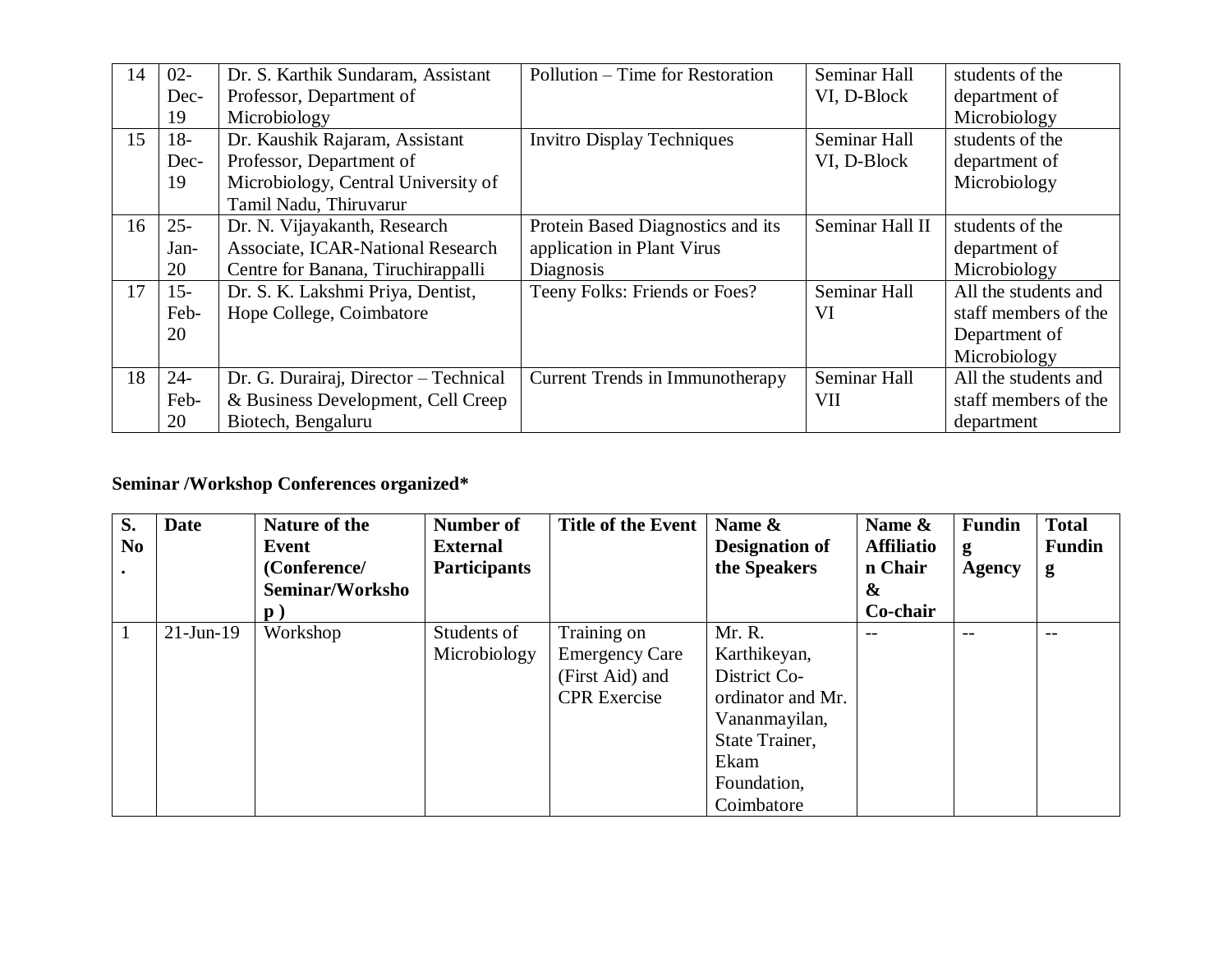| $\overline{2}$ | $9$ -Jul-19 to<br>$12$ -Jul-19 | Workshop | Students of<br>Biochemistry<br>department                                | Workshop on<br>Foldoscopy                                                                                   | Dr. A.M.<br>Ramachandran,<br>Assistant<br>Professor in<br>Microbiology<br>and Dr. D.<br>Pradeepa,<br>Assistant<br>Professor in<br>Biochemistry | $\qquad \qquad -$ | <b>DBT</b><br><b>Star</b><br>Scheme | $- -$                    |
|----------------|--------------------------------|----------|--------------------------------------------------------------------------|-------------------------------------------------------------------------------------------------------------|------------------------------------------------------------------------------------------------------------------------------------------------|-------------------|-------------------------------------|--------------------------|
| $\mathfrak{Z}$ | $12$ -Jul-19                   | Workshop | Students of<br>the School                                                | Workshop on<br>Foldoscopy at<br>Kalapatti<br>Government High<br>School                                      | Ms. R. Piruthika,<br>Project Assistant,<br>Department of<br>Microbiology                                                                       |                   | <b>DBT</b><br><b>Star</b><br>Scheme |                          |
| $\overline{4}$ | 13-Aug-19<br>and 14-<br>Aug-19 | Workshop | Students of<br>Microbiology                                              | Two days hands<br>on training<br>programme on<br>"Streaking and<br>Isolation of<br>Bacteria                 | Dr. J.<br>Rengaramanujam<br>, Head<br>&Professor in<br>Microbiology<br>was the Resource<br>Persons                                             | $-$               | <b>DBT</b><br><b>Star</b><br>Scheme | $\overline{\phantom{m}}$ |
| 5              | 13-Aug-19<br>and 14-<br>Aug-19 | Workshop | All the<br>students of<br>the<br>Department<br>of<br>Microbiology        | A one day<br>workshop on<br>"Culture"<br>Preservation<br>Technique                                          | Mr. S. Senthil<br>Prabhu, Assistant<br>Professor in<br>Microbiology                                                                            | $\overline{a}$    | <b>DBT</b><br><b>Star</b><br>Scheme | $-$                      |
| 6              | 17-Aug-19                      | Workshop | the students<br>$\sigma$ f<br>Biotechnolog<br>y and I UG<br>Microbiology | Hands on Training<br>Stereo<br>on<br>and<br>Inverted<br>Microscope & UV<br>Spectrophotomete<br>$\mathbf{r}$ | Dr. J. Renga<br>Ramanujam,<br>Head,<br>Department of<br>Microbiology,<br>and Mr. S.                                                            | $-$               | $-$                                 | $-$                      |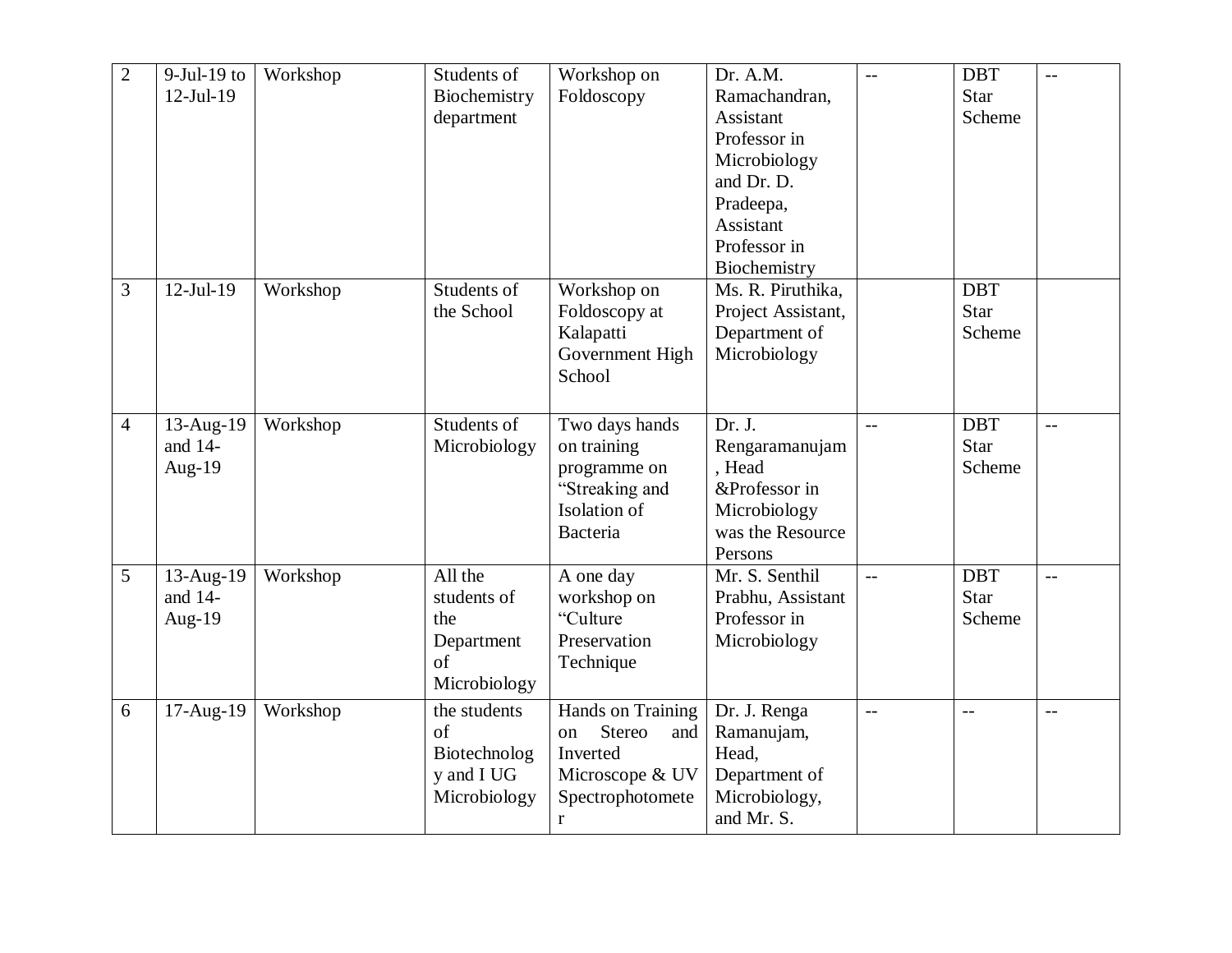| 7 | 01-Feb-20                         | Workshop | 25 students<br>from the<br>Department<br>of<br>Microbiology | $\mathbf{A}$<br>day<br>one<br>Workshop<br>on<br>Chromatography<br>Techniques                                                                                                                                                                                                                                                       | Senthil Prabhu,<br>Assistant<br>Professor,<br>Department of<br>Microbiology<br>Dr. J.<br>Devakumar,<br>Assistant<br>Professor,<br>Department of<br>Microbiology                                                                                                                                                                                             | $-$         | <b>DBT</b><br><b>Star</b><br>Scheme | $- -$ |
|---|-----------------------------------|----------|-------------------------------------------------------------|------------------------------------------------------------------------------------------------------------------------------------------------------------------------------------------------------------------------------------------------------------------------------------------------------------------------------------|-------------------------------------------------------------------------------------------------------------------------------------------------------------------------------------------------------------------------------------------------------------------------------------------------------------------------------------------------------------|-------------|-------------------------------------|-------|
| 8 | $05$ -Feb-<br>20and 06-<br>Feb-20 | Seminar  | students from<br>the<br>Department<br>of<br>Microbiology    | $\mathbf{A}$<br>day<br>two<br>National<br>Level<br>Seminar<br>on<br>"COMPUTING<br><b>PLATFORMS</b><br><b>FOR</b><br><b>BIOLOGICAL</b><br><b>BIG</b><br><b>DATA</b><br><b>ANALYTICS"</b><br>sponsored by the<br>Science<br>and<br>Engineering<br>Board<br>of<br>of<br>Department<br>Science<br>and<br>Technology, Govt.<br>of India | Dr. E.<br>Balagurusamy,<br>Chairman, EBG<br>Foundation,<br>Coimbatore. Dr.<br>Thavamani. D.<br>Palaniswamy.<br>Dr. P.<br>Chellapandi,<br>Professor &<br>Head,<br>Department of<br>Bioinformatics,<br>School of Life<br>Sciences,<br>Bharathidasan<br>University,<br>Tiruchirapalli.Dr.<br>Vijender Kumar<br>Solanki,<br>Associate<br>Professor,<br>Computer | <b>SERB</b> | $-$                                 | $-$   |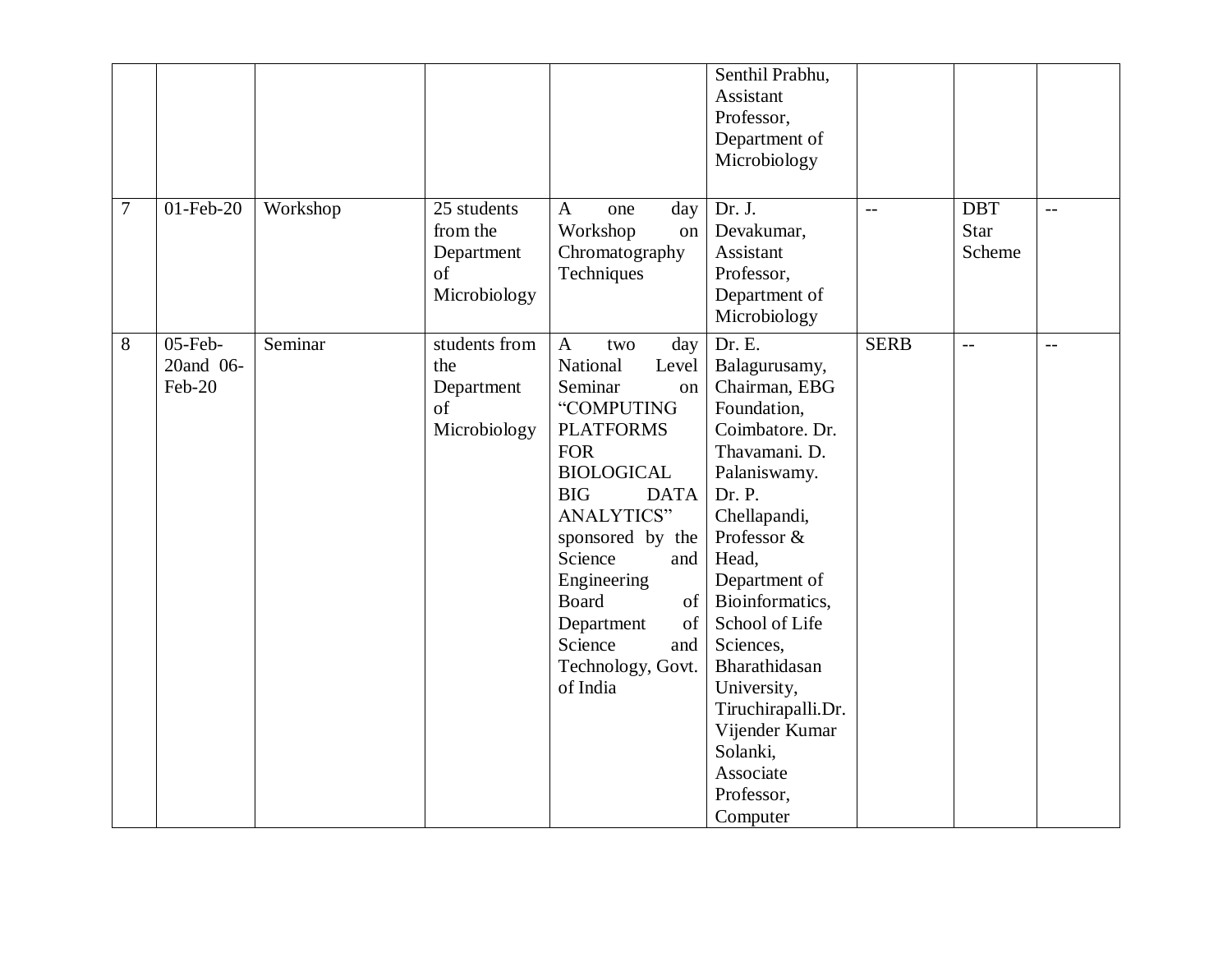| 9  | 08.02.202<br>$\overline{0}$                        | workshop | Around 25<br>students from<br>the<br>Department<br>of<br>Microbiology     | $\mathbf{A}$<br>day<br>one<br>workshop<br>on<br>Immunotechnique<br>${\bf S}$                                                                                   | Science &<br>Engineering,<br><b>CMR</b> Institute of<br>Technology,<br>Hyderabad<br>Dr. R.<br>Mahenthiran,<br>Assistant<br>Professor,<br>Department of<br>Microbiology                                            | $-$ | <b>DBT</b><br><b>Star</b><br>Scheme | $-$ |
|----|----------------------------------------------------|----------|---------------------------------------------------------------------------|----------------------------------------------------------------------------------------------------------------------------------------------------------------|-------------------------------------------------------------------------------------------------------------------------------------------------------------------------------------------------------------------|-----|-------------------------------------|-----|
| 10 | $18th$ and<br>19 <sup>th</sup><br>February<br>2020 | workshop | 120 students<br>belonging to<br>the III year<br>undergraduate<br>students | $\mathbf{A}$<br>two<br>day<br>workshop<br>on<br>"Enumeration<br>of<br>Bacteria, Mould &<br>Yeast from Food<br>$\&$<br>Sample<br>Ice<br>Cream & Pasta<br>Making | Dr. N. Vidhya &<br>Prof. C. Sasikala,<br>Department of<br>Microbiology,<br>Dr. S. Uma<br>Maheswari &<br>Prof. R. Shivani,<br>Department of<br>Food Science and<br>Nutrition,                                      | $-$ | <b>DBT</b><br><b>Star</b><br>Scheme | $-$ |
| 11 | $21st$ and<br>22 <sup>nd</sup><br>February<br>2020 | Seminar  | Students of<br><b>Bioscience</b><br>Departments                           | National Seminar<br>Graduate<br>on<br>Research (NSGR-<br>2k20                                                                                                  | Dr. Basavaraj<br>Madhusudhan,<br>Professor,<br>Devangere<br>University,<br>Karnataka; Mr.<br>Sriram Prasad. G,<br>CEO and<br>Founder, Keerai<br>Kadai Ventures<br>PVT Ltd.; and<br>Dr. Durairaj<br>Gnanaprakasam, | $-$ | <b>DBT</b><br><b>Star</b><br>Scheme | $-$ |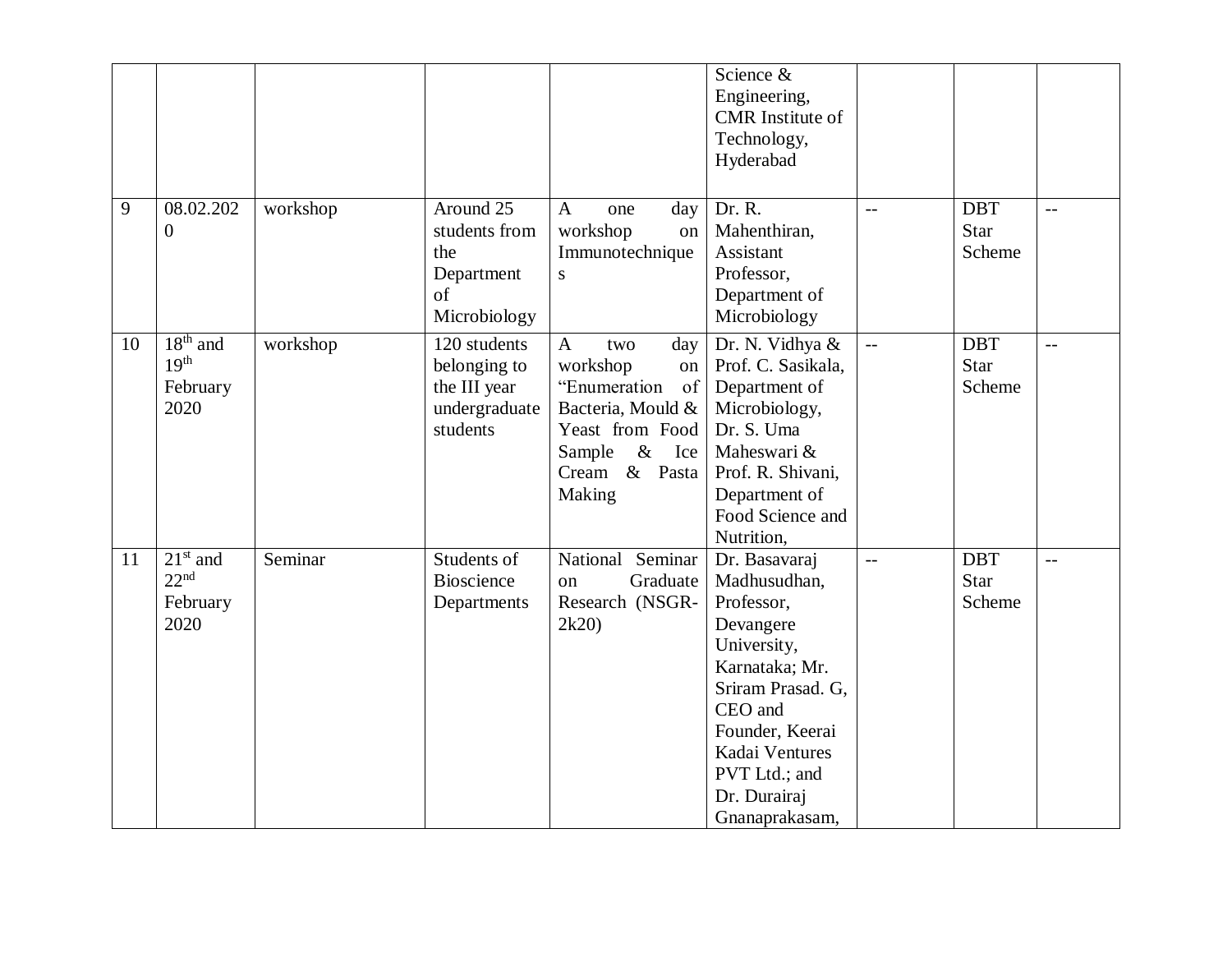|  |  | $Director -$<br>Technical & BD,<br>CellCreep<br>Biotech,<br>Bengaluru |  |  |
|--|--|-----------------------------------------------------------------------|--|--|
|  |  |                                                                       |  |  |

### **Extension Activities**

| S.<br>No.      | Date       | Nature of the extension                                    | <b>Place</b>          | <b>Students involved</b>       |
|----------------|------------|------------------------------------------------------------|-----------------------|--------------------------------|
| 1              | $25$ -Jul- | Food Safety and Personal Hygiene to Road Side Food Vendors | Veeriyampalayam       | III B.Sc.,                     |
|                | 19         |                                                            | village               |                                |
| $\overline{2}$ | $16-$      | An awareness programme on Leprosy                          | Seminar Hall VII      | 400 students from NSS          |
|                | Aug-       |                                                            | D Block               |                                |
|                | 19         |                                                            |                       |                                |
| 3              | $06$ -Jul- | Awareness Campaign on "Neerinri Amayathu Ulagu"by Mr.      | <b>NGP Conference</b> | <b>All Bioscience Students</b> |
|                | 19         | Karthikeyan Sivasenapathy, Founder, Sivasenapathy Kangeyam | Hall                  |                                |
|                |            | Research Foundation, Kangeyam                              |                       |                                |
| 4              | $15 -$     | Awareness Lecture for Lab Assistants on "ORAL HEALTH: A    | Seminar Hall VI       | the Laboratory                 |
|                | $Feb-20$   | <b>GLIMPSE OF OUR OVERALL HEALTH"</b>                      |                       | Assistants of all the          |
|                |            |                                                            |                       | Departments                    |
| 5.             | $17-$      | An awareness programme on "Corona Virus COVID-19"          | A-Block entrance      | <b>Students of NGP</b>         |
|                | $Feb-20$   |                                                            |                       |                                |

### **Awards and Prizes for Staff**

| p.<br>No. | <b>Name of the Staff</b> | <b>Name of the Award</b> | <b>Awarded by</b> | $\cosh$<br><b>Prize</b><br>$($ If any $)$ | <b>Date</b> |
|-----------|--------------------------|--------------------------|-------------------|-------------------------------------------|-------------|
|-----------|--------------------------|--------------------------|-------------------|-------------------------------------------|-------------|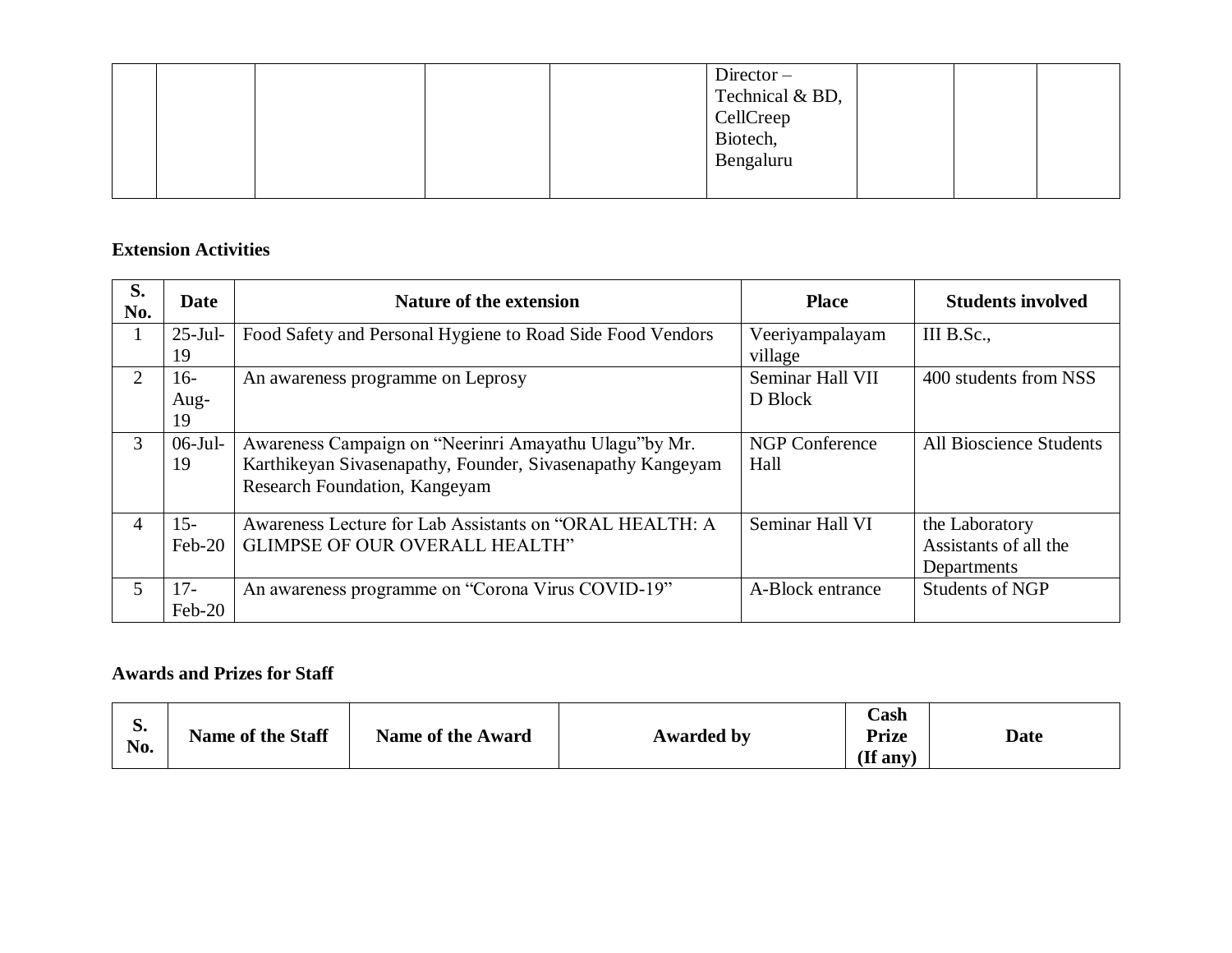|                | Dr. S. S. Sudha           | <b>Outstanding Teacher</b><br>Award        | <b>Indian Association of Applied</b><br>Microbiologist     |                          | 29-Nov-19 and 30-<br>$Nov-19$               |
|----------------|---------------------------|--------------------------------------------|------------------------------------------------------------|--------------------------|---------------------------------------------|
| $\overline{2}$ | Dr. J.<br>Rengaramanujam  | Best Head of the<br>department             | Achievers day celebration at Dr<br><b>NGPASC</b>           | $\blacksquare$           | 26-Feb-20                                   |
| 3              | Dr. R. Mahendran          | Best Mentor & Best<br><b>Teacher Award</b> | Achievers day celebration at Dr<br><b>NGPASC</b>           | $\blacksquare$           | $26$ -Feb- $20$                             |
| $\overline{4}$ | Dr.S.S.Sudha              | <b>Best Research Guide</b>                 | Sri Nalla Gounder Research and<br><b>Innovation Awards</b> | $\overline{\phantom{0}}$ | $27$ -Feb-20 at<br><b>Conference Centre</b> |
| 5              | Dr.S.S.Sudha              | <b>Best Researcher</b>                     | Sri Nalla Gounder Research and<br><b>Innovation Awards</b> | $\overline{\phantom{0}}$ | $27$ -Feb-20 at<br><b>Conference Centre</b> |
| 6              | Dr. A. M.<br>Ramachandran | <b>Best Fund Mobilizer</b>                 | Sri Nalla Gounder Research and<br><b>Innovation Awards</b> |                          | $27$ -Feb-20 at<br><b>Conference Centre</b> |

## **Staff Recognitions**

| S.<br>No.      | Name of the Staff                          | <b>Acted As</b> | <b>Name of the Programme</b>             | Date      | <b>Venue</b> |
|----------------|--------------------------------------------|-----------------|------------------------------------------|-----------|--------------|
|                | Mr. S. Senthil Prabhu                      |                 |                                          | $13-Au-$  |              |
|                | Assistant Professor in Microbiology &      | Resource        | Hands on Training on Streaking and       | 19 and    | Microbiology |
|                | Dr. J. Devakumar                           | Person          | <b>Isolation of Bacteria</b>             | $14-$     | Lab          |
|                | <b>Assistant Professor in Microbiology</b> |                 |                                          | Aug- $19$ |              |
| $\overline{2}$ | Mrs. C. Sasikala                           | Resource        | Awareness Programme on Leprosy           | $16-$     | Seminar Hall |
|                |                                            | Person          |                                          | Aug- $19$ | VII          |
| 3              | Mr. S. Senthil Prabhu                      | Resource        | Workshop on Culture Preservation         | $17-$     | Microbiology |
|                | <b>Assistant Professor in Microbiology</b> | Person          | <b>Techniques</b>                        | Aug- $19$ | Lab          |
| $\overline{4}$ | Dr. J. Renga Ramanujam, Head,              | Resource        | Hands on Training on Stereo and Inverted | $17-$     | Microbiology |
|                | Department of Microbiology & Mr. S.        | Person          | Microscope & UV Spectrophotometer        | Aug- $19$ | Lab          |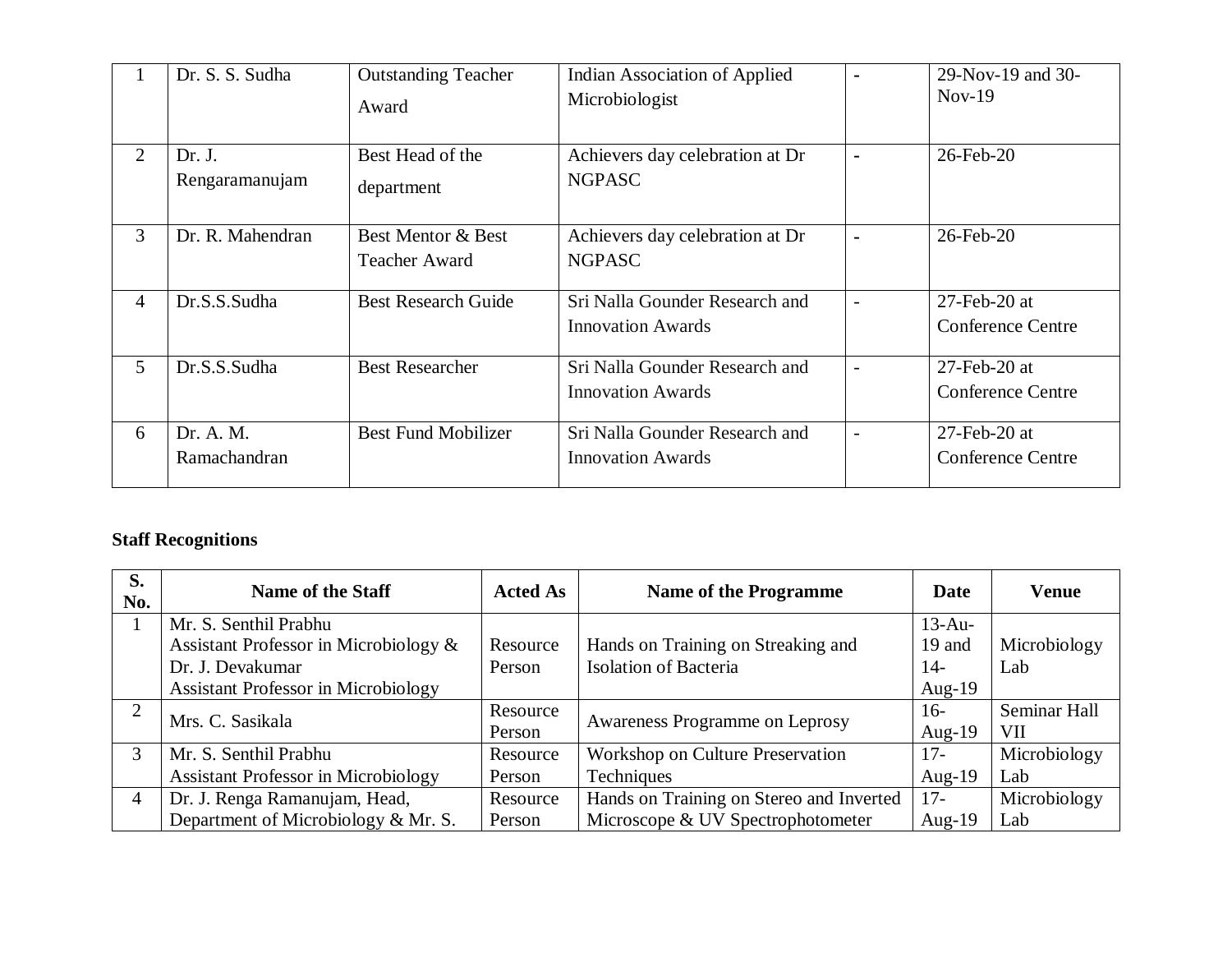|        | Senthil Prabhu, Assistant Professor,                                                                                                                                                      |                    |                                                                                                                                                                                       |                     |                     |
|--------|-------------------------------------------------------------------------------------------------------------------------------------------------------------------------------------------|--------------------|---------------------------------------------------------------------------------------------------------------------------------------------------------------------------------------|---------------------|---------------------|
|        | Department of Microbiology                                                                                                                                                                |                    |                                                                                                                                                                                       |                     |                     |
| 5      | Dr. A. M. Ramachandran, Dept of<br>Microbiology<br>Dr. J. Devakumar, Dept of<br>Microbiology                                                                                              | Resource<br>Person | Knowledge Exchange Programme with<br>the Department of Information<br>Technology                                                                                                      | $28 -$<br>Aug- $19$ | Microbiology<br>Lab |
| 6      | Dr. A.M. Ramachandran, Assistant<br>Professor in Microbiology                                                                                                                             | Resource<br>Person | Workshop on Foldoscopy                                                                                                                                                                | $09-Jul-$<br>19     | Microbiology<br>Lab |
| $\tau$ | Dr. N. Vidhya, Professor in<br>Microbiology, Mrs. C. S. Sasikala,<br>Assistant Professor in Microbiology,<br>and Mrs. A. D. Priyadharshini,<br><b>Assistant Professor in Microbiology</b> | Resource<br>Person | In-house Lecture                                                                                                                                                                      | $10-Jul-$<br>19     | Microbiology<br>Lab |
| 8      | Mr. S. Senthil Prabhu, Assistant<br>Professor in Microbiology                                                                                                                             | Resource<br>Person | Knowledge Exchange Programme on<br>"Insights on Plant Tissue Culture<br>Techniques" and "Certifications required<br>for Start-up of Food Business in India &<br>Bio-entrepreneurship" | $16$ -Jul-<br>19    | Microbiology<br>Lab |
| 9      | Dr. J. Devakumar<br>Assistant Professor in Microbiology &<br>Dr. R. Mahenthiran<br><b>Assistant Professor in Microbiology</b>                                                             | Resource<br>Person | In-house Lecture                                                                                                                                                                      | $19-Jul-$<br>19     | Microbiology<br>Lab |
| 10     | Dr. R. Mahenthiran<br><b>Assistant Professor in Microbiology</b>                                                                                                                          | Resource<br>Person | World Conservation Day & Invited Guest<br>Lecture Programme                                                                                                                           | $27-Jul-$<br>19     | Seminar Hall        |
| 11     | Dr. S. Karthik Sundaram<br>Microbiology                                                                                                                                                   | Resource<br>Person | Pollution – Time for Restoration                                                                                                                                                      | $02$ -Dec-<br>19    | Seminar Hall        |
| 12     | Dr. N. Vidhya<br>Microbiology                                                                                                                                                             | Resource<br>Person | $Microbes - in Air$                                                                                                                                                                   |                     | Seminar Hall        |
| 13     | Dr. N. Vidhya                                                                                                                                                                             | Resource<br>Person | $Microbes - in Air$                                                                                                                                                                   |                     | Seminar Hall        |
| 14     | Dr. J. Rengaramanujam, Professor and<br>Head                                                                                                                                              | Resource<br>Person | Role of Microbes in Human LIfe                                                                                                                                                        | 25-Feb-<br>20       | $A1 - 414$          |

## **Staff / Student Consultancy**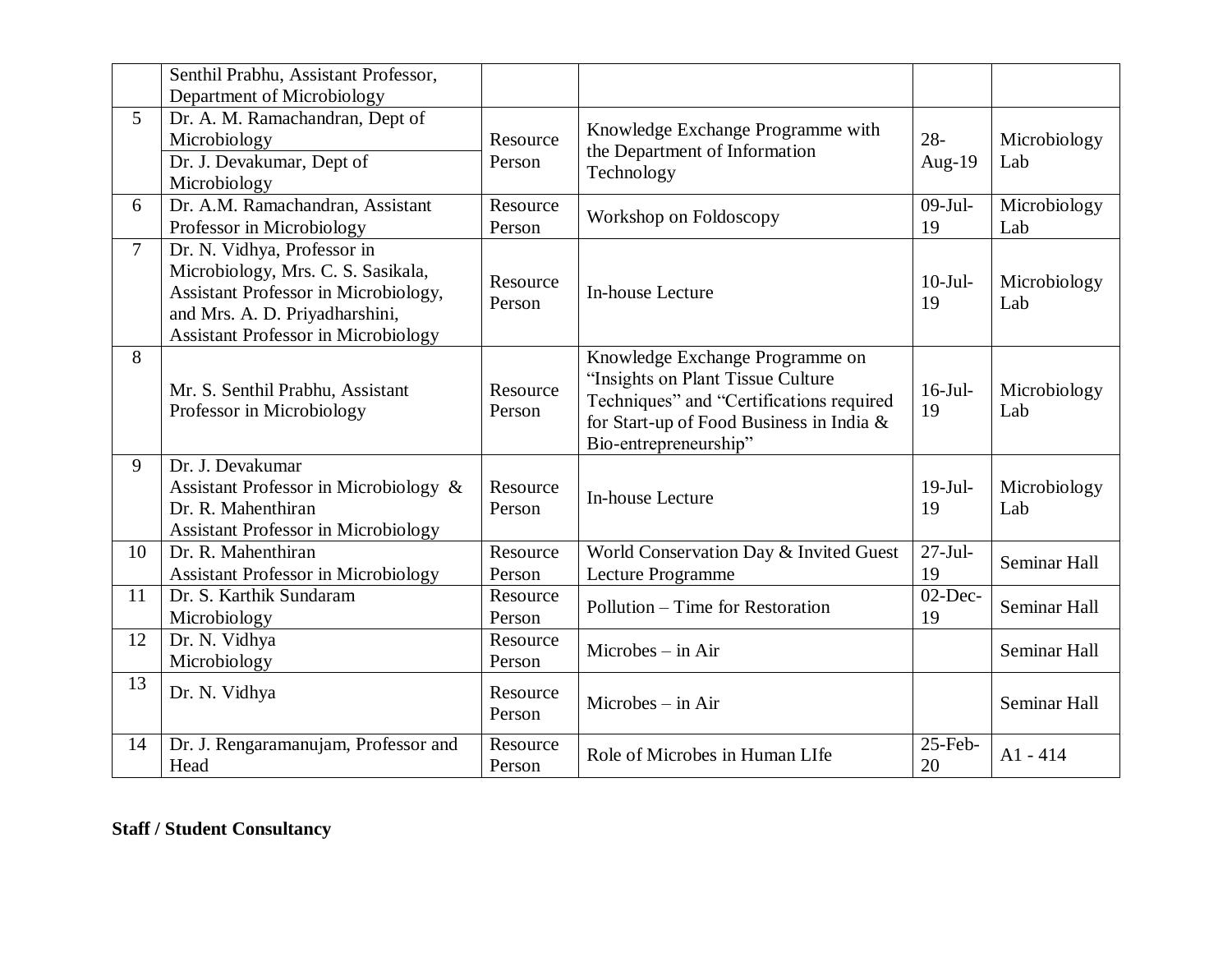| S. No  | Name of the staff        | Area of<br><b>Consultancy</b> | <b>Place where Consultancy was offered</b>              | <b>Period</b> | Amount | No. of trainee |
|--------|--------------------------|-------------------------------|---------------------------------------------------------|---------------|--------|----------------|
|        | Dr. J.<br>Rengaramanujam | Antibacterial<br>Assay        | <b>PSGR Krishnammal College for Women</b>               | 2019          | 1250   | h              |
| ◠<br>∠ | Dr.J.Devakumar           | Antibacterial<br>Assay        | Mr. Prbhu, Hindustan Engineering<br>College, Coimbatore | 2019          | 1500   |                |

### **Staff Publication**

| S.<br>No. | <b>Name of Author</b>  | <b>Paper Title</b>                     | <b>Journal Name</b>            | Year/<br><b>Month</b> | Vol &<br><b>Issue</b><br>N <sub>0</sub> | <b>Impact</b><br><b>Factor</b> |
|-----------|------------------------|----------------------------------------|--------------------------------|-----------------------|-----------------------------------------|--------------------------------|
|           | Dr. A. M.              | Dye Degrading Microbial Isolates       | International Journal of       | Jul 2019              | $2321 -$                                |                                |
|           | Ramachandran           | from Textile Soil $- A$ Monograph      | Pharmacy and Biological        |                       | 3272                                    |                                |
|           |                        |                                        | Sciences                       |                       |                                         |                                |
| 2         | Dr. J. Devakumar       | In Vitro Antibacterial and             | International Journal of       | Jul 2019              | $2321 -$                                |                                |
|           |                        | <b>Cytotoxicity Evaluation of Aloe</b> | Pharmacy and Biological        |                       | 3272                                    |                                |
|           |                        | Vera Assocaited Endophytic Fungi       | Sciences                       |                       |                                         |                                |
| 3         | J. Rengaramanujam, S.  | In Vitro Antibacterial and             | International Journal of       | Jul 2019              | $2321 -$                                |                                |
|           | S. Sudha and J.        | <b>Cytotoxicity Evaluation of Aloe</b> | Pharmacy and Biological        |                       | 3272                                    |                                |
|           | Devakumar              | Vera Associated Endophytic Fungi       | Sciences                       |                       |                                         |                                |
| 4         | Mrs. C. Sasikala & Dr. | Study on Bioactive Compounds of        | International Journal of       | <b>Nov</b>            | 0975-                                   |                                |
|           | D. Geetharamani        | Jania rubens against Methicillin and   | <b>Pharmaceutical Sciences</b> | 2019                  | 248X                                    |                                |
|           |                        | Vancomycin Resistant                   | and Drug Research              |                       |                                         |                                |
|           |                        | Staphylococcus aureus                  |                                |                       |                                         |                                |

# **Staff Project**

| p.<br>N0. | Name of the<br><b>Faculty</b> | Name of the project / scheme | <b>Sanction No. and</b><br><b>Date</b> | <b>Funding</b><br>body | Amount |
|-----------|-------------------------------|------------------------------|----------------------------------------|------------------------|--------|
|-----------|-------------------------------|------------------------------|----------------------------------------|------------------------|--------|